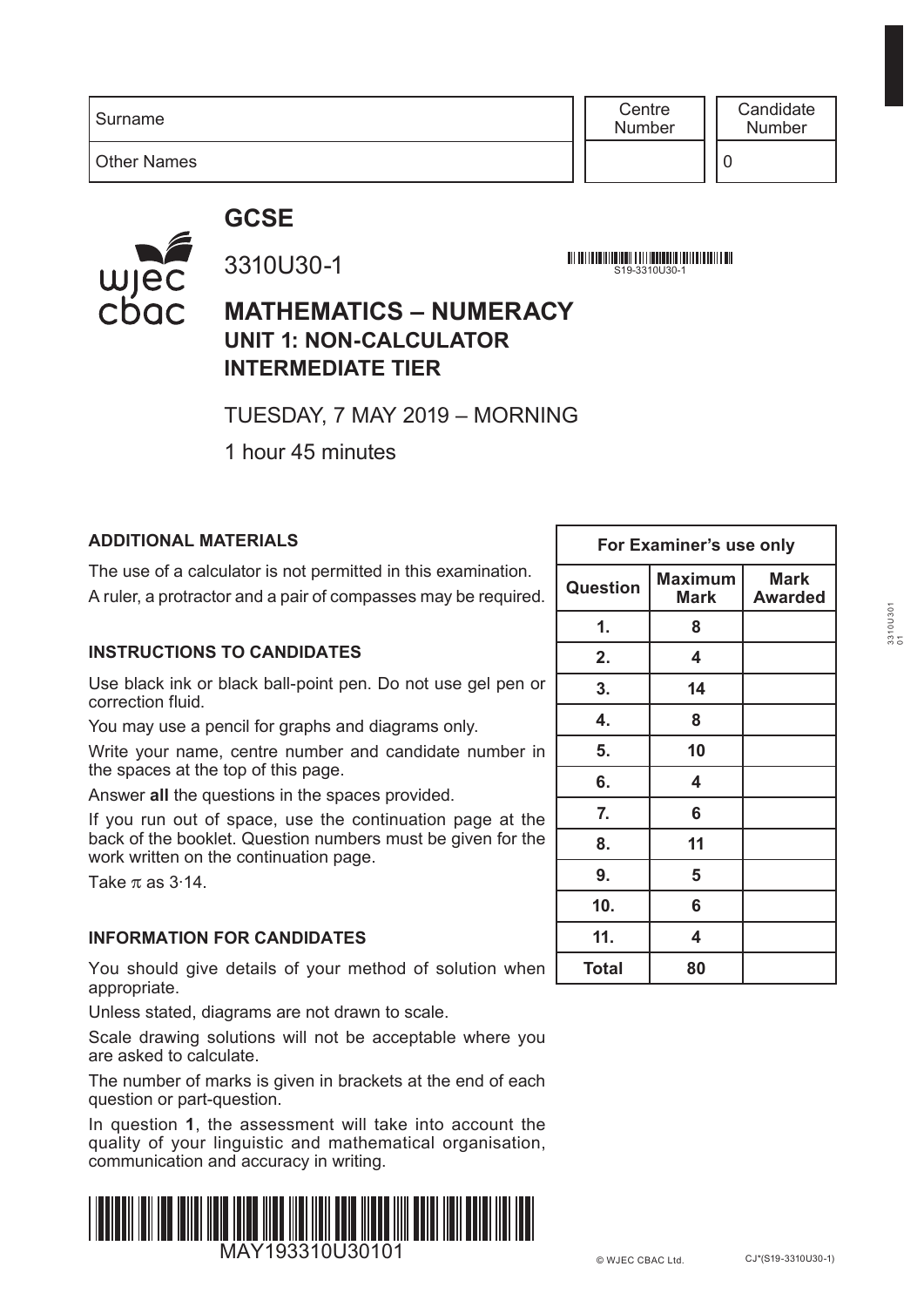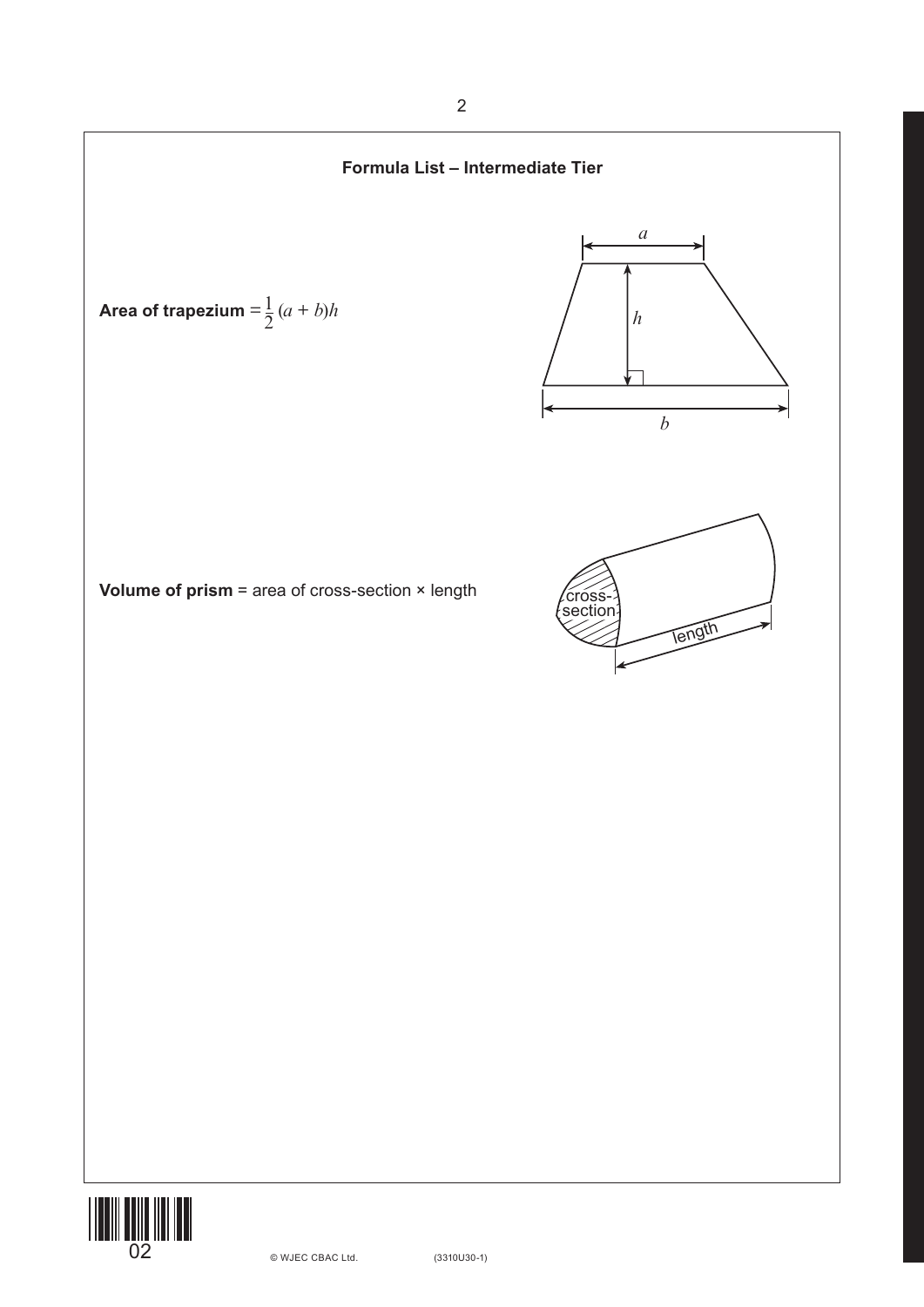|                                                   | She has made a poster for the window of the shop.                                     |                                      |               |
|---------------------------------------------------|---------------------------------------------------------------------------------------|--------------------------------------|---------------|
|                                                   |                                                                                       |                                      |               |
|                                                   | Strawberries<br>£8.60 per kg                                                          | Raspberries<br>Today's special offer |               |
|                                                   |                                                                                       |                                      |               |
|                                                   | Sioned has forgotten to write the price of raspberries on the poster.                 |                                      |               |
|                                                   | Mr Thomas buys $\frac{1}{4}$ kg of strawberries and $1\frac{1}{2}$ kg of raspberries. |                                      |               |
| He pays with a £20 note.<br>He gets £2.55 change. |                                                                                       |                                      |               |
|                                                   |                                                                                       |                                      |               |
|                                                   |                                                                                       |                                      |               |
|                                                   | Calculate the price of 1 kg of raspberries.                                           |                                      | $[6 + 2$ OCW] |
|                                                   |                                                                                       |                                      |               |
|                                                   |                                                                                       |                                      |               |
|                                                   |                                                                                       |                                      |               |
|                                                   |                                                                                       |                                      |               |
|                                                   |                                                                                       |                                      |               |
|                                                   |                                                                                       |                                      |               |
|                                                   |                                                                                       |                                      |               |
|                                                   |                                                                                       |                                      |               |
|                                                   |                                                                                       |                                      |               |
|                                                   |                                                                                       |                                      |               |
|                                                   |                                                                                       |                                      |               |
|                                                   |                                                                                       |                                      |               |
|                                                   |                                                                                       |                                      |               |
|                                                   |                                                                                       |                                      |               |
|                                                   |                                                                                       |                                      |               |
| You must show all your working.                   |                                                                                       |                                      |               |
|                                                   |                                                                                       |                                      |               |

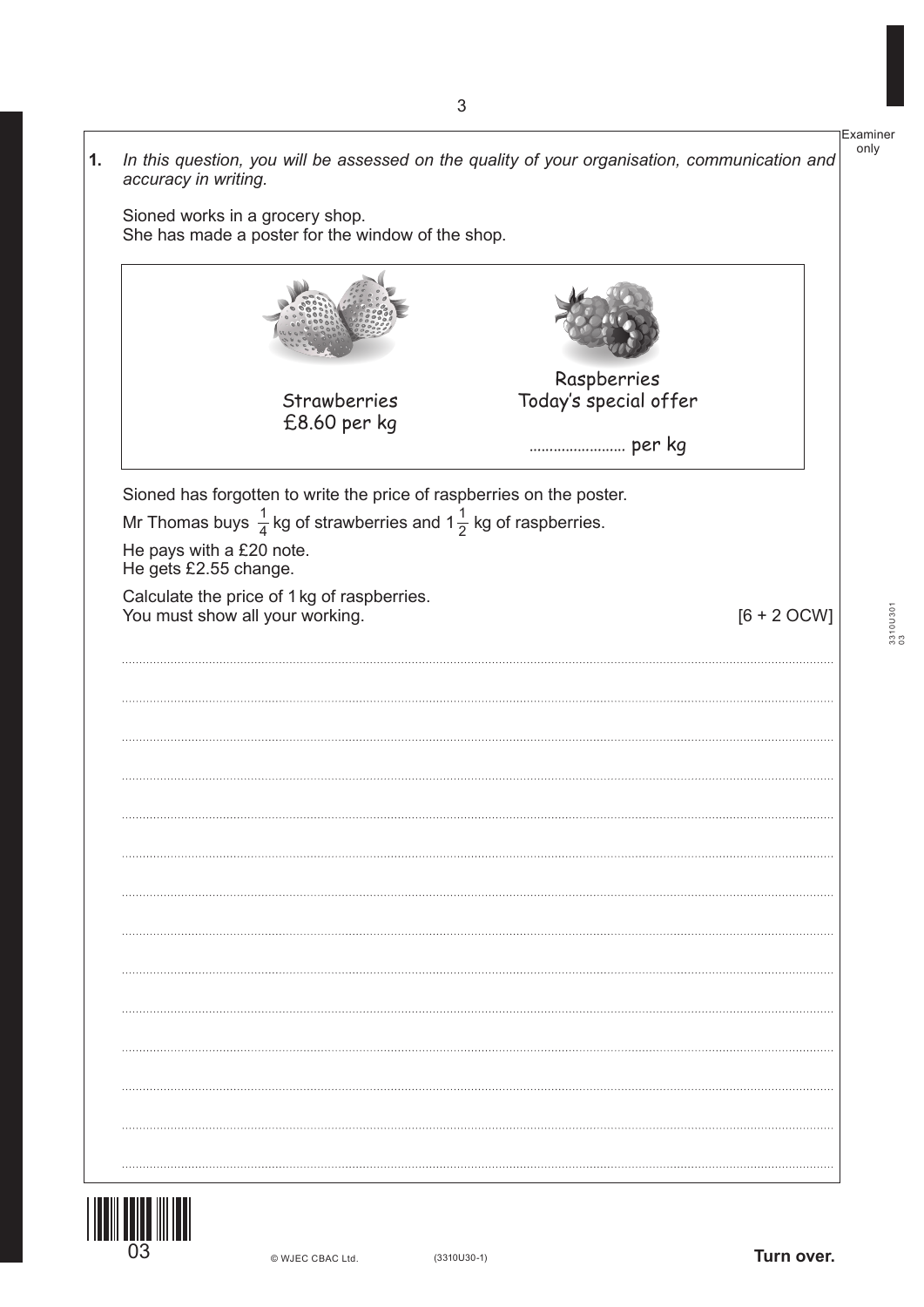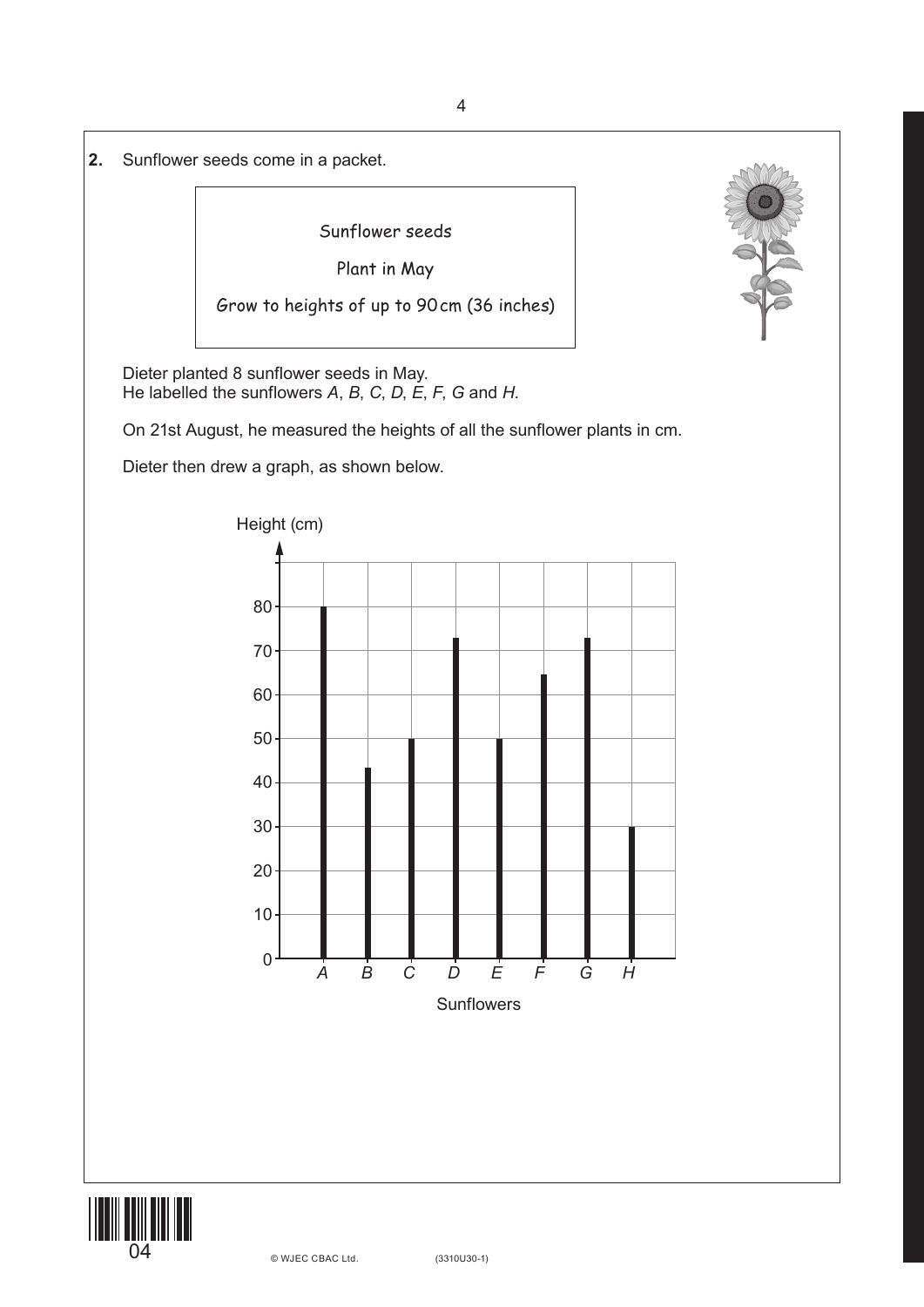|     | (i)  | sunflower?     | Circle your answer.                                                                                                                                                             |                                                      |               | What fraction of the height of the tallest sunflower is the height of the shortest | $[1]$ |
|-----|------|----------------|---------------------------------------------------------------------------------------------------------------------------------------------------------------------------------|------------------------------------------------------|---------------|------------------------------------------------------------------------------------|-------|
|     |      | $\frac{3}{10}$ | $\frac{3}{7}$                                                                                                                                                                   | $\frac{3}{5}$                                        | $\frac{3}{8}$ | $\frac{3}{80}$                                                                     |       |
|     | (ii) |                | number of sunflowers with heights greater than 55 cm?<br>Circle your answer.                                                                                                    |                                                      |               | What is the ratio of the number of sunflowers with heights less than 55cm to the   | $[1]$ |
|     |      | 5:3            | 3:5                                                                                                                                                                             | 1:3                                                  | 3:1           | 1:1                                                                                |       |
|     |      |                | Glyn's tallest sunflower grew to a height of 24 inches.<br>Is this taller or shorter than Dieter's tallest sunflower?<br>You must show all your working to support your answer. | Dieter's friend, Glyn, also planted sunflower seeds. |               |                                                                                    | $[2]$ |
| (b) |      |                | Taller than Dieter's tallest sunflower                                                                                                                                          |                                                      |               |                                                                                    |       |
|     |      |                | Shorter than Dieter's tallest sunflower                                                                                                                                         |                                                      |               |                                                                                    |       |
|     |      |                |                                                                                                                                                                                 |                                                      |               |                                                                                    |       |
|     |      |                |                                                                                                                                                                                 |                                                      |               |                                                                                    |       |

|**|||||||||||||||||**<br>|05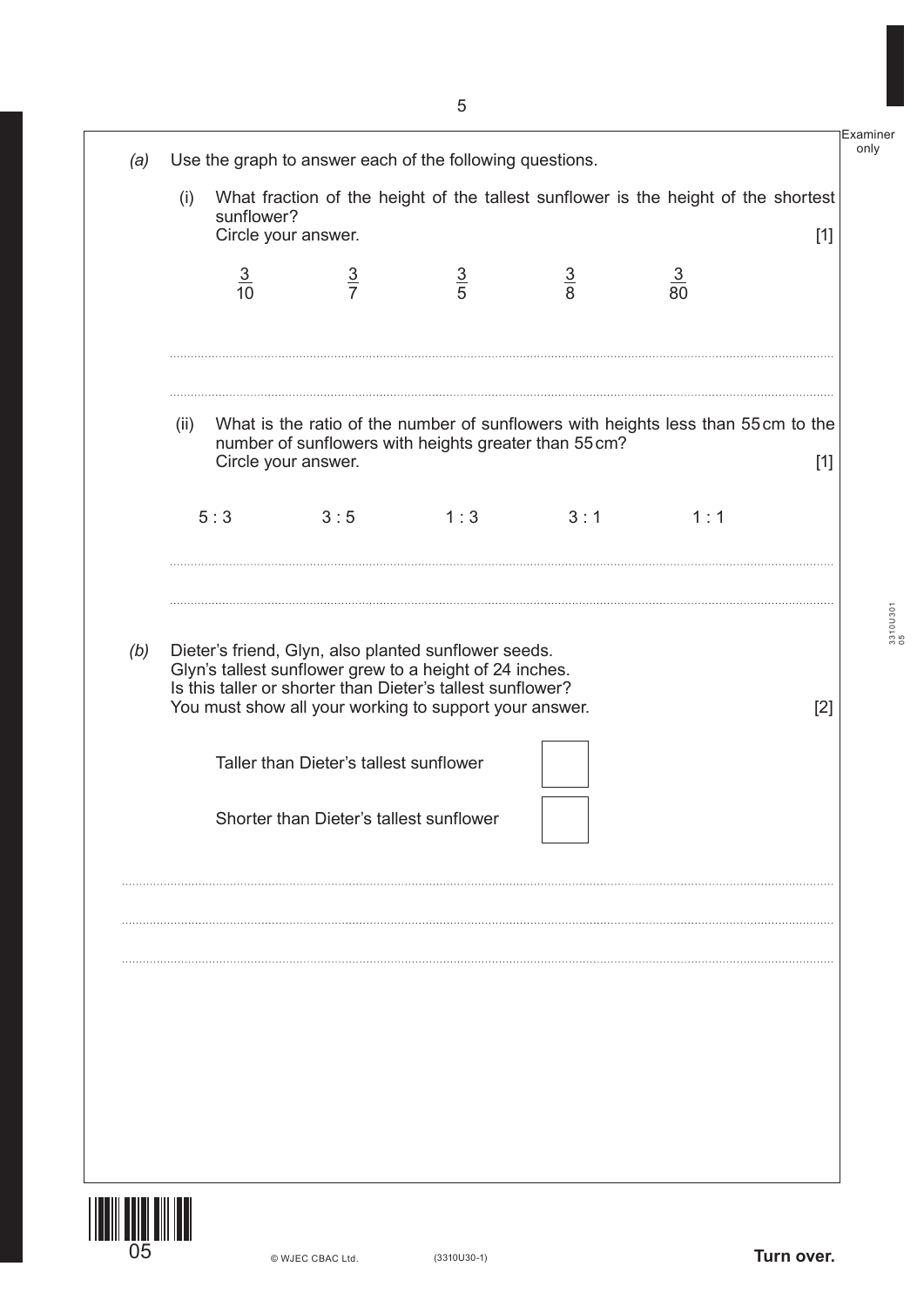|     |           | Aled and Gareth went on holiday to France.                             |       |
|-----|-----------|------------------------------------------------------------------------|-------|
| (a) |           | The total cost of the holiday was £660.                                |       |
|     | $\bullet$ | Aled's mother paid $\frac{1}{3}$ of the total cost.                    |       |
|     | $\bullet$ | Aled and Gareth shared the remaining cost in the ratio 1 : 9.          |       |
|     | (i)       | Calculate how much each person paid towards the cost of the holiday.   | [4]   |
|     |           |                                                                        |       |
|     |           |                                                                        |       |
|     |           |                                                                        |       |
|     |           |                                                                        |       |
|     |           |                                                                        |       |
|     |           |                                                                        |       |
|     | (ii)      | Explain how you could use your answers to check that they are correct. | $[1]$ |
|     |           |                                                                        |       |
|     |           |                                                                        |       |
|     |           |                                                                        |       |
|     |           |                                                                        |       |
|     |           |                                                                        |       |
|     |           |                                                                        |       |
|     |           |                                                                        |       |

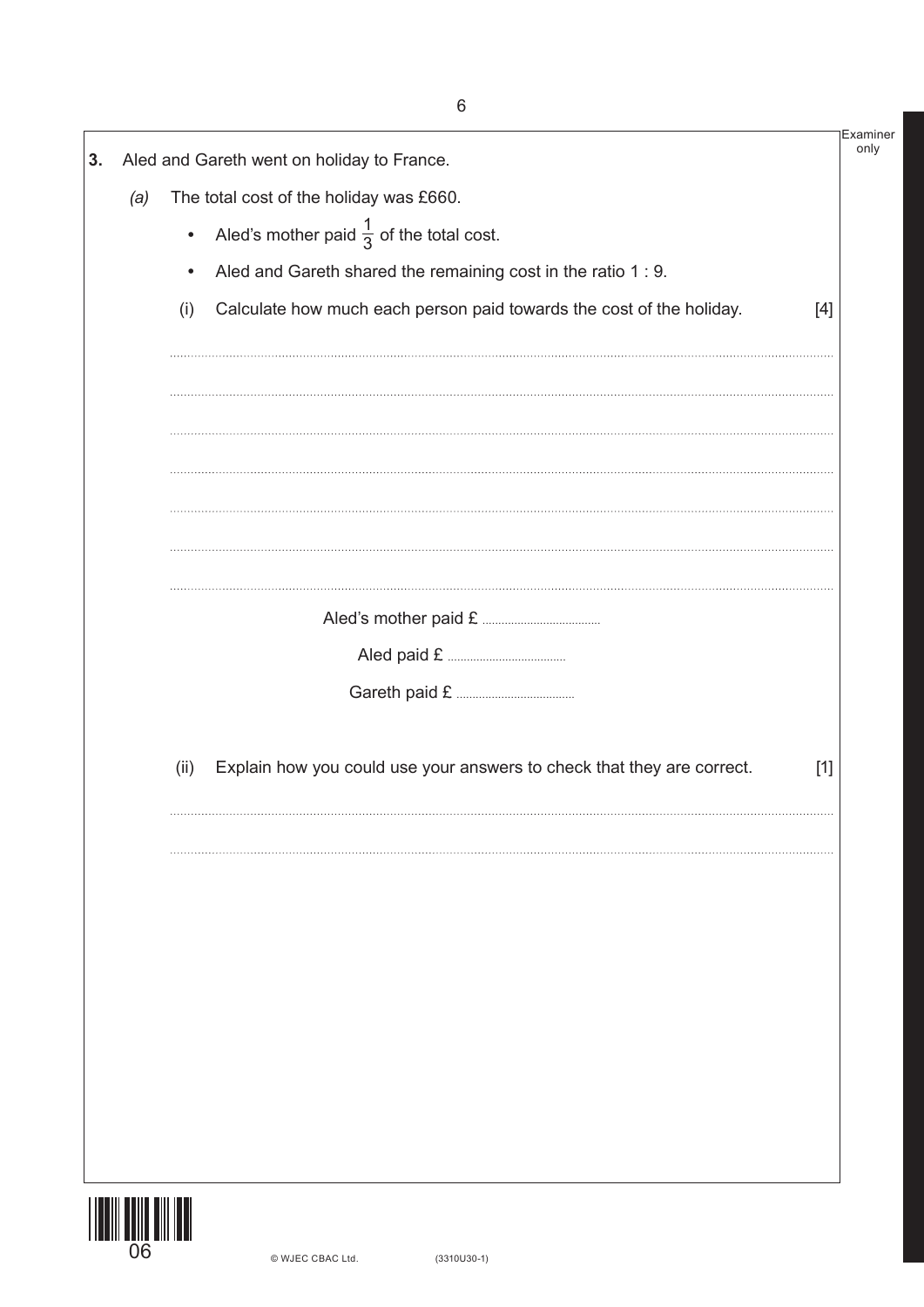| $\bullet$<br>$\bullet$ | Gareth removed items from his luggage so that its mass was:<br>as close to 20 kg as possible,<br>not greater than 20 kg. |        |             |      |       |
|------------------------|--------------------------------------------------------------------------------------------------------------------------|--------|-------------|------|-------|
|                        | From the following list of items, which two items did Gareth remove?<br>You must show all your working.                  |        |             |      | $[3]$ |
| Coat                   | Headphones                                                                                                               | Jumper | <b>Book</b> | Hat  |       |
| 820g                   | 300g                                                                                                                     | 320g   | 340g        | 200g |       |
|                        |                                                                                                                          |        |             |      |       |
|                        |                                                                                                                          |        |             |      |       |
|                        |                                                                                                                          |        |             |      |       |
|                        |                                                                                                                          |        |             |      |       |
|                        |                                                                                                                          |        |             |      |       |
|                        |                                                                                                                          |        |             |      |       |
|                        |                                                                                                                          |        |             |      |       |
|                        |                                                                                                                          |        |             |      |       |
|                        |                                                                                                                          |        |             |      |       |
|                        |                                                                                                                          |        |             |      |       |
|                        |                                                                                                                          |        |             |      |       |
|                        |                                                                                                                          |        |             |      |       |
|                        |                                                                                                                          |        |             |      |       |
|                        |                                                                                                                          |        |             |      |       |
|                        |                                                                                                                          |        |             |      |       |
|                        |                                                                                                                          |        |             |      |       |
|                        |                                                                                                                          |        |             |      |       |



3310U301 3310U301<br>07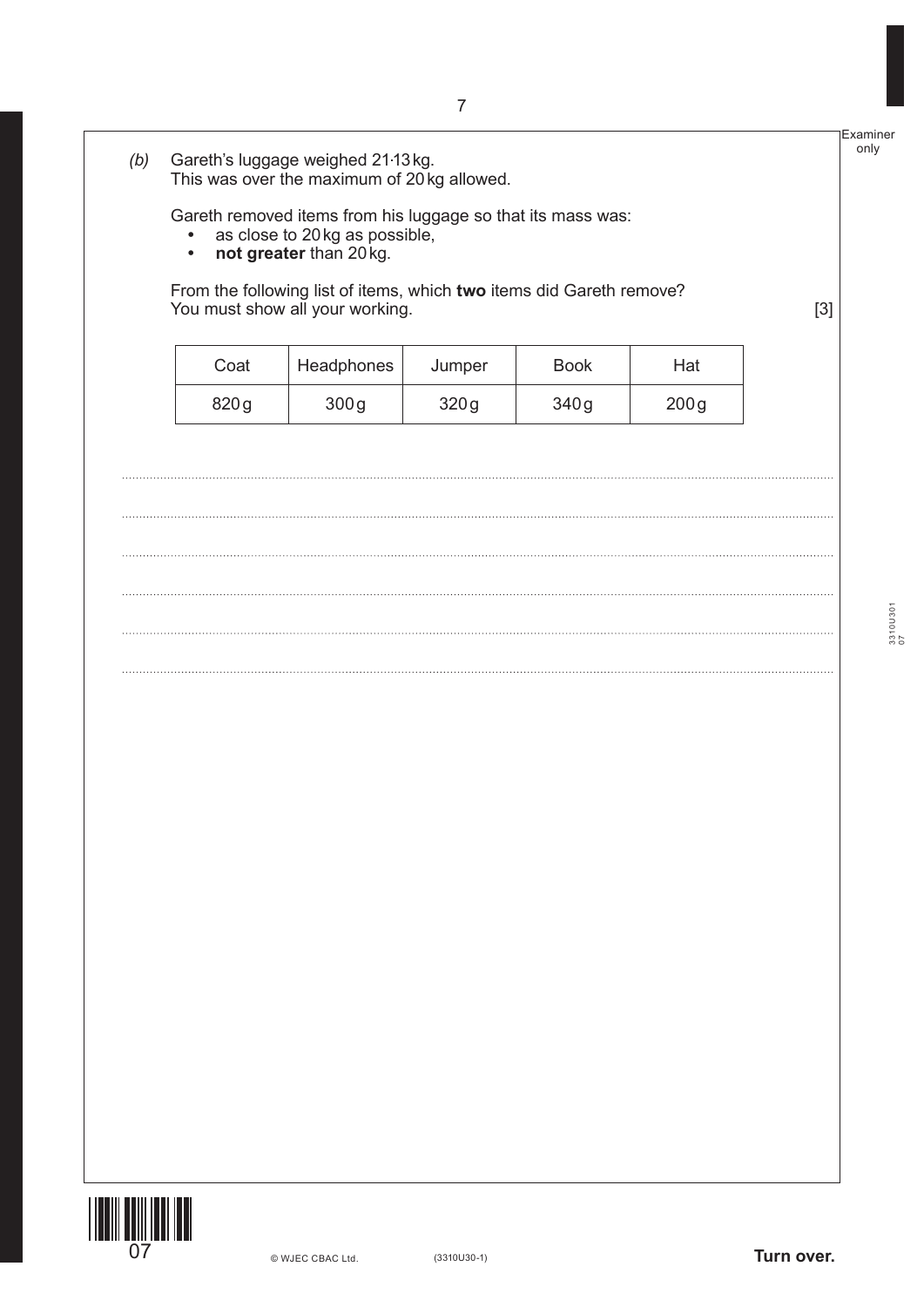

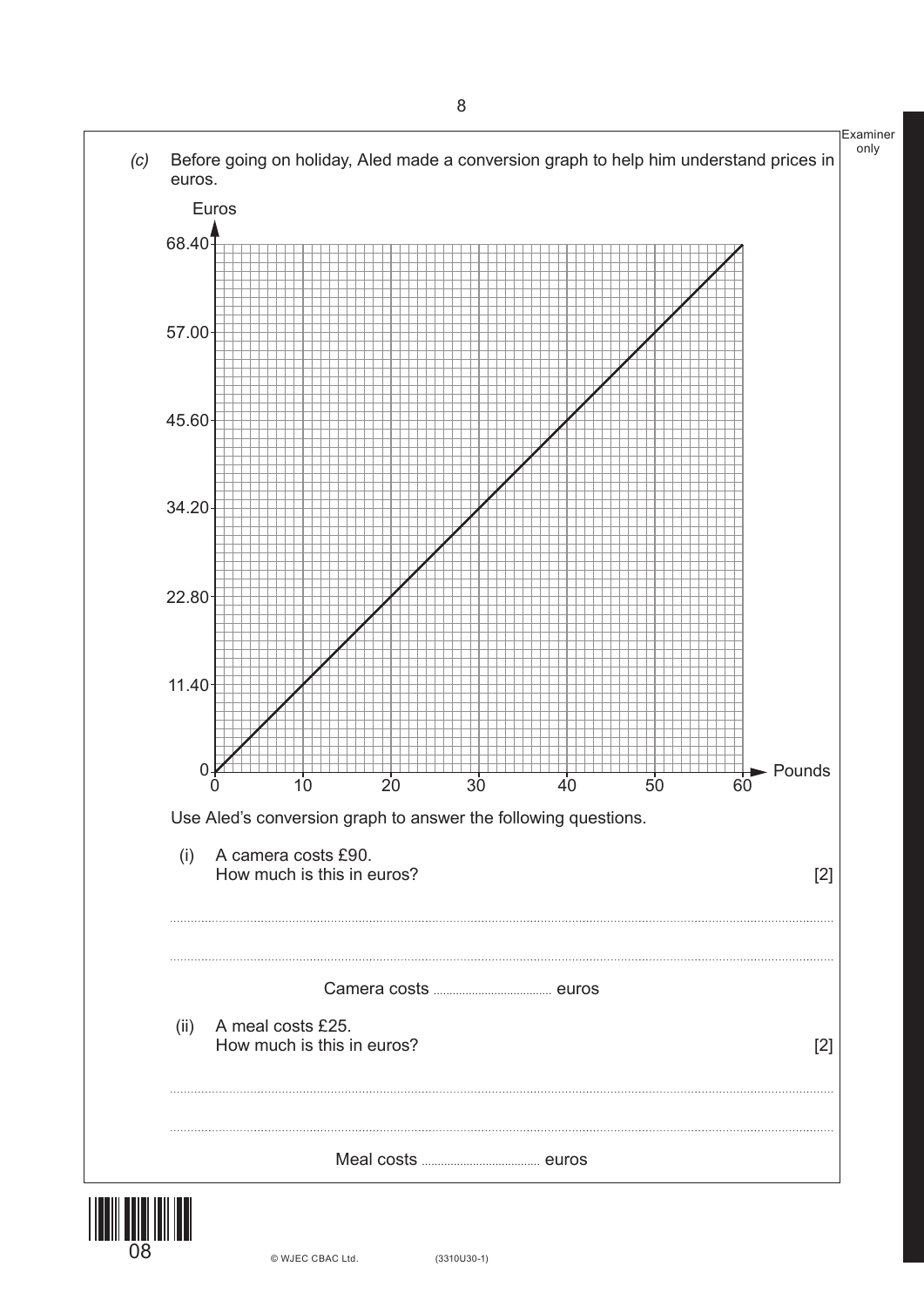|                 | £1 = $b$ euros      | Frequency      |
|-----------------|---------------------|----------------|
|                 | $1.00 \le b < 1.04$ | $\overline{2}$ |
|                 | $1.04 \le b < 1.08$ | 8              |
|                 | $1.08 \le b < 1.12$ | 16             |
|                 | $1.12 \le b < 1.16$ | 33             |
|                 | $1.16 \le b < 1.20$ | 1              |
| Frequency<br>40 |                     |                |
|                 |                     |                |





3310U301 3310U301<br>09

(3310U30-1) **Turn over.**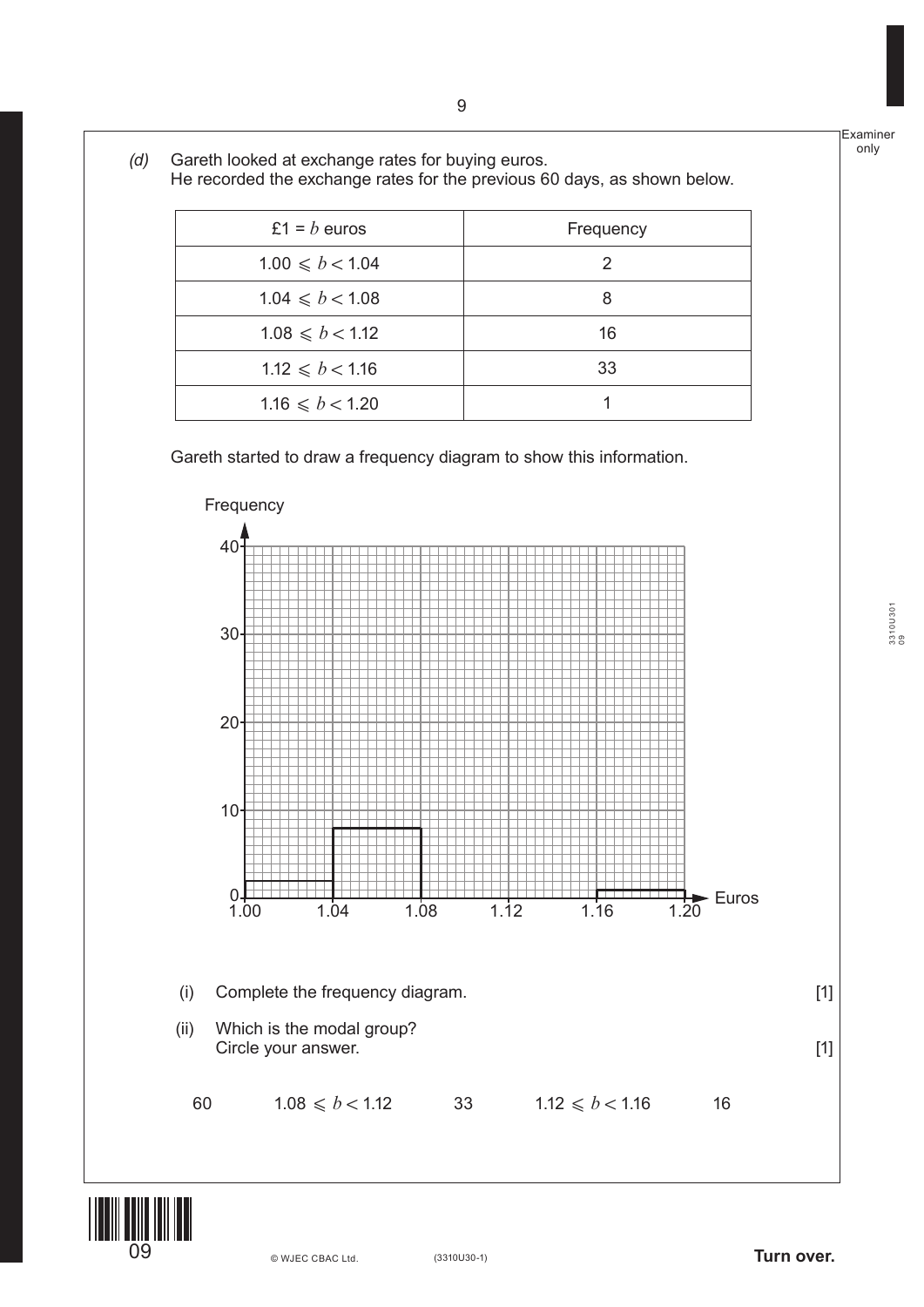

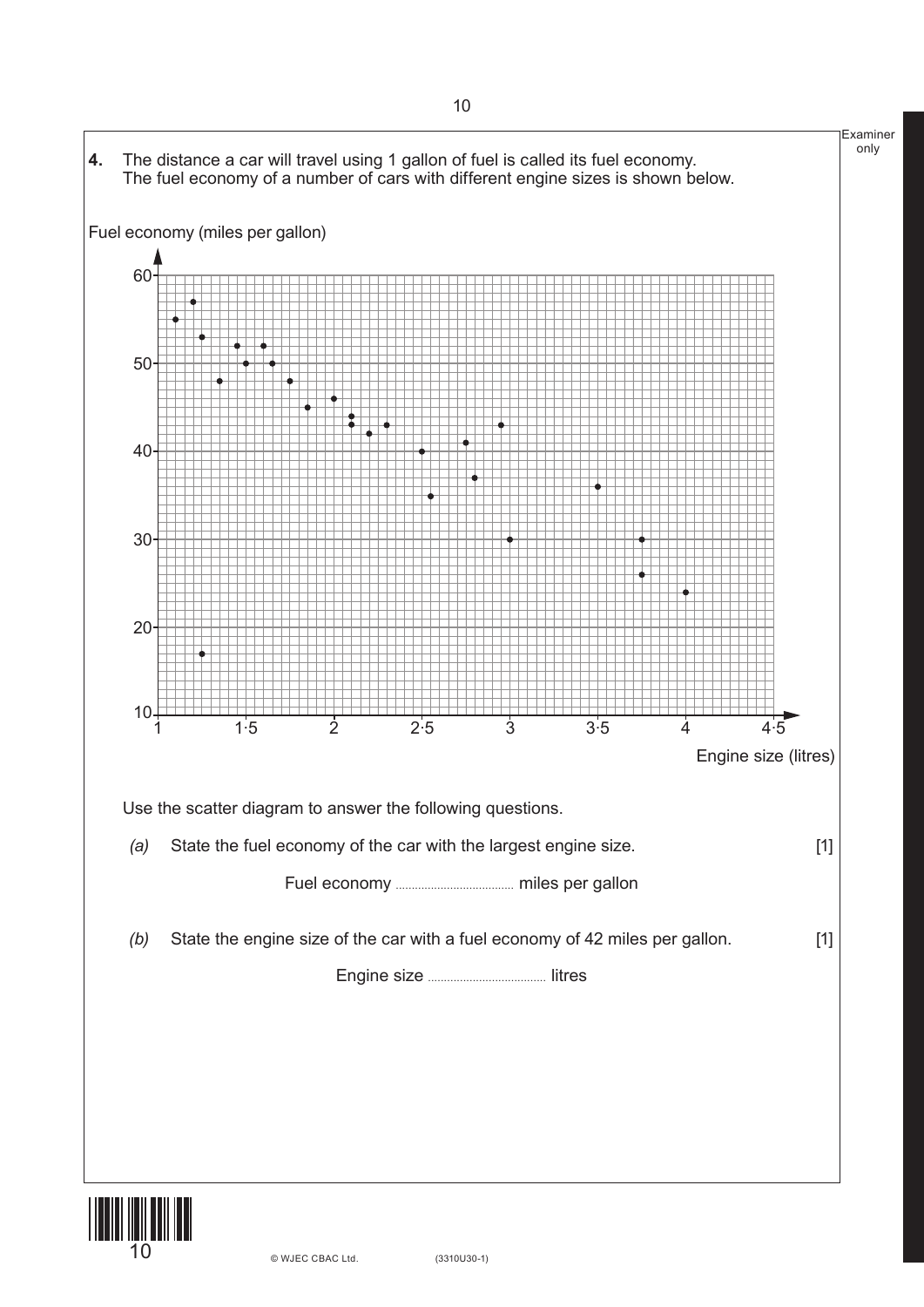| (c) | Calculate the mean fuel economy of the 5 cars with the smallest engine sizes. [3]<br>(i)                             |       |
|-----|----------------------------------------------------------------------------------------------------------------------|-------|
|     |                                                                                                                      |       |
|     |                                                                                                                      |       |
|     |                                                                                                                      |       |
|     |                                                                                                                      |       |
|     |                                                                                                                      |       |
|     | Why is this not a suitable average for cars with engine sizes of less than 1.5 litres?<br>(ii)                       | $[1]$ |
|     |                                                                                                                      |       |
| (d) | Draw, by eye, a line of best fit on the scatter diagram.                                                             | $[1]$ |
| (e) | Siân says,                                                                                                           |       |
|     |                                                                                                                      |       |
|     | The scatter diagram is more reliable to estimate the fuel economy<br>of cars with engine sizes less than 2.5 litres. |       |
|     | Do you think Siân is correct?                                                                                        |       |
|     | Yes<br>Don't Know<br><b>No</b>                                                                                       |       |
|     | You must give a reason for your answer.                                                                              | $[1]$ |
|     |                                                                                                                      |       |

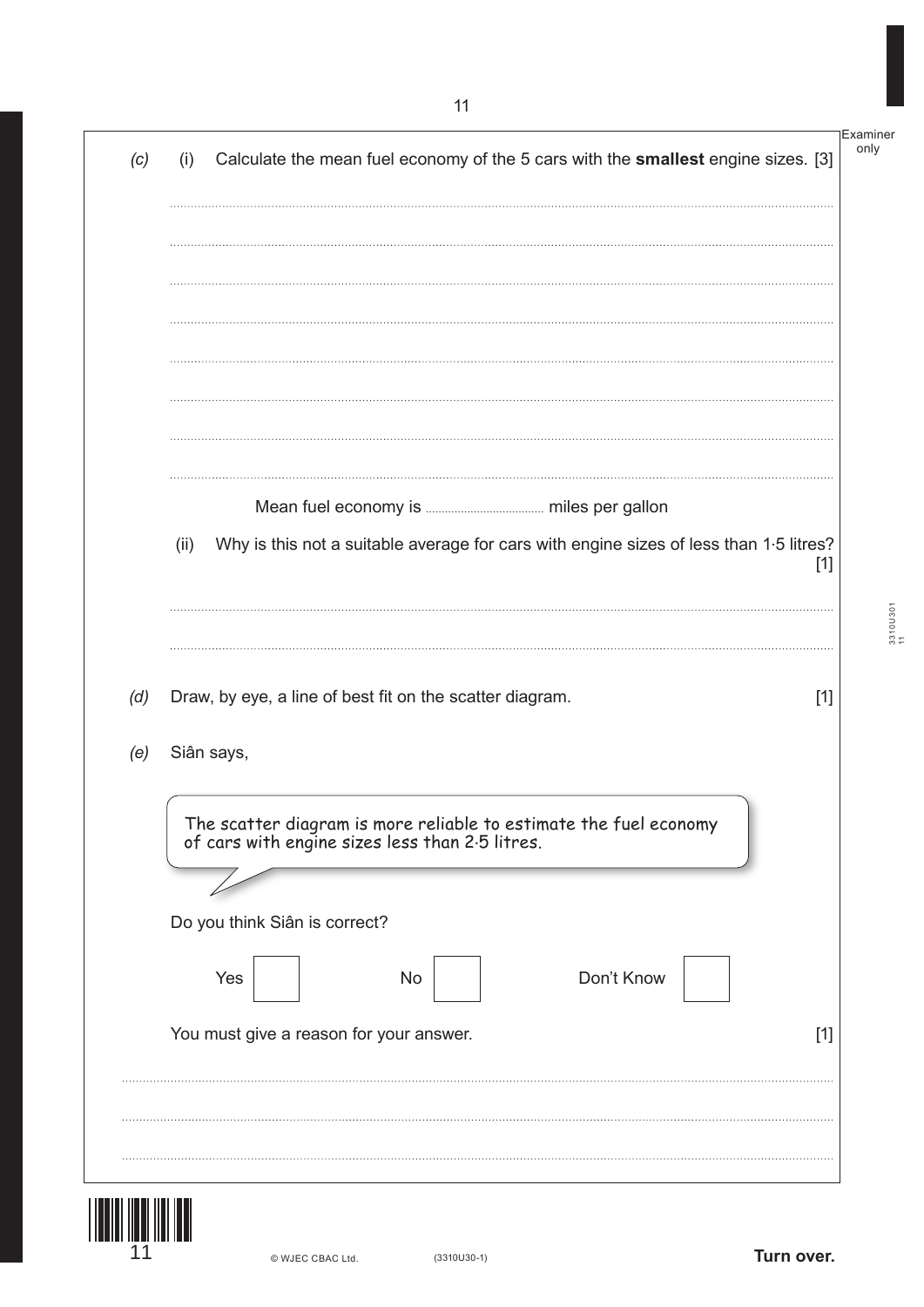

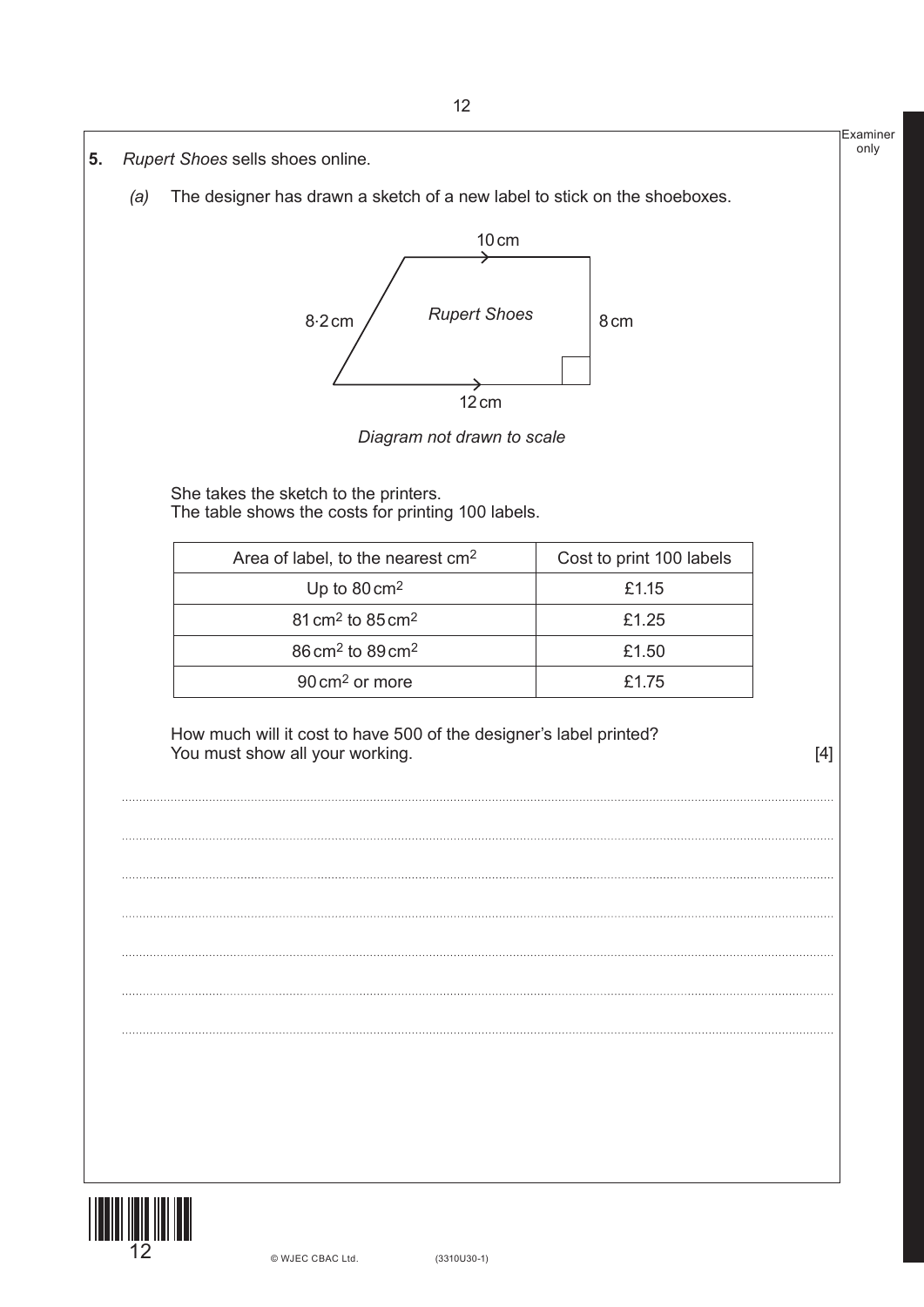

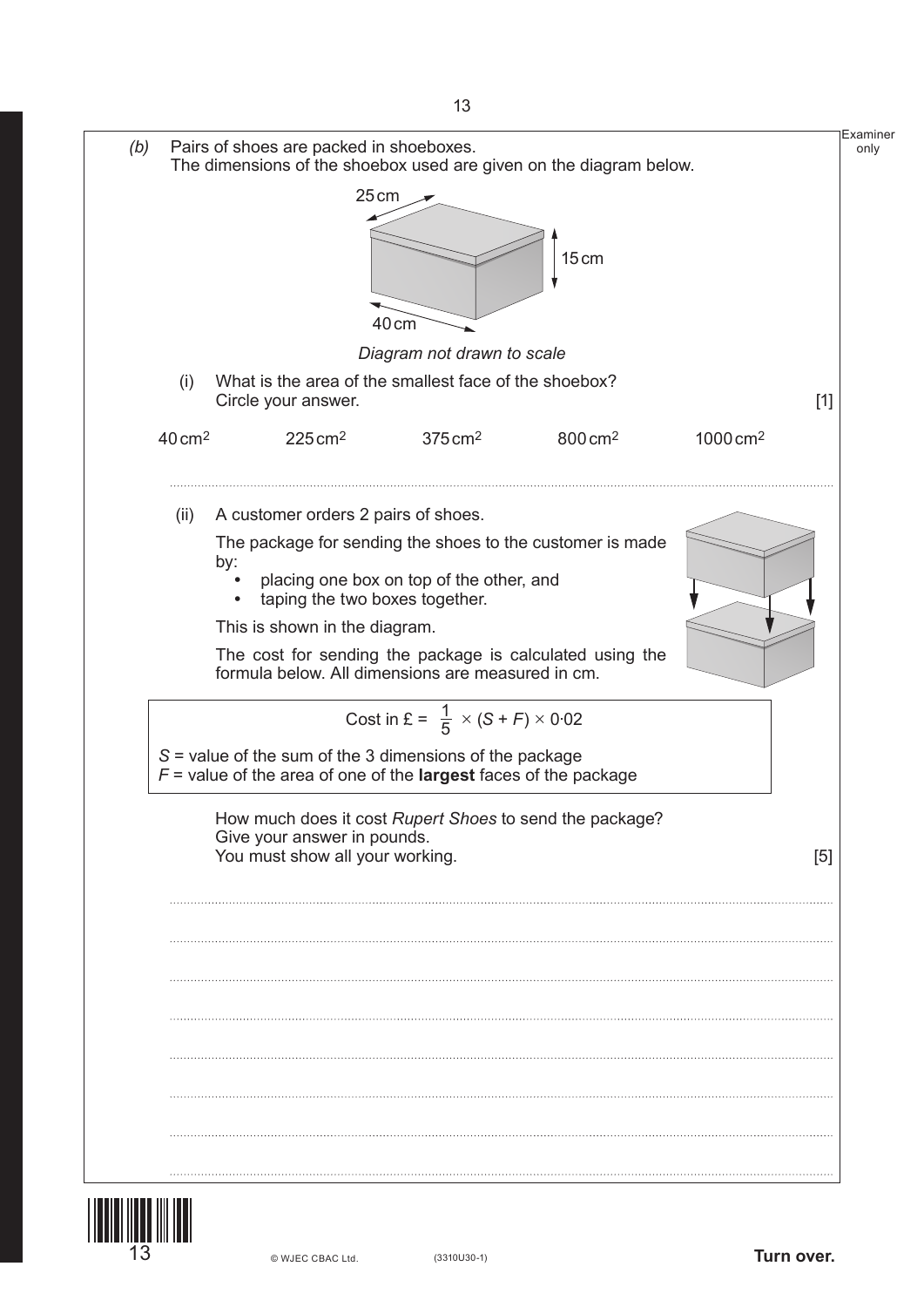|                               | Block 1                                                                                                                                                                |         | <b>Block 2</b> |                                                                                                                                                                                                                                                                                                                                                                                                                                                                                                                                                                                                                                                       |
|-------------------------------|------------------------------------------------------------------------------------------------------------------------------------------------------------------------|---------|----------------|-------------------------------------------------------------------------------------------------------------------------------------------------------------------------------------------------------------------------------------------------------------------------------------------------------------------------------------------------------------------------------------------------------------------------------------------------------------------------------------------------------------------------------------------------------------------------------------------------------------------------------------------------------|
|                               |                                                                                                                                                                        |         |                |                                                                                                                                                                                                                                                                                                                                                                                                                                                                                                                                                                                                                                                       |
|                               |                                                                                                                                                                        |         |                |                                                                                                                                                                                                                                                                                                                                                                                                                                                                                                                                                                                                                                                       |
|                               |                                                                                                                                                                        | Block 3 |                |                                                                                                                                                                                                                                                                                                                                                                                                                                                                                                                                                                                                                                                       |
| (a)<br>$\bullet$<br>$\bullet$ | The builder is planning to plant a tree so that it is:<br>the same distance from Block 1 as it is from Block 2,<br>80 metres from the top left hand corner of Block 3. |         |                |                                                                                                                                                                                                                                                                                                                                                                                                                                                                                                                                                                                                                                                       |
|                               | Mark the position for the planting of the tree.                                                                                                                        |         |                | $[3] % \begin{center} \includegraphics[width=\linewidth]{imagesSupplemental/Imetad-Architecture.png} \end{center} % \caption { % \textit{DefNet} and { \textit{DefNet}~Supplemental} and { \textit{DefNet}~Supplemental} are used in the image. % \textit{DefNet}~Supplemental and { \textit{DefNet}~Supplemental} are used in the image. % \textit{DefNet}~Supplemental and { \textit{DefNet}~Supplemental} are used in the image. % \textit{DefNet}~Supplemental and { \textit{DefNet}~Supplemental} are used in the image. % \textit{DefNet}~Supplemental and { \textit{DefNet}~Supplemental} are used in the image. % \textit{DefNet}~Supplement$ |
| (b)                           | What is the shortest possible distance between Block 2 and Block 3?                                                                                                    |         |                | $[1]$                                                                                                                                                                                                                                                                                                                                                                                                                                                                                                                                                                                                                                                 |
|                               |                                                                                                                                                                        |         |                |                                                                                                                                                                                                                                                                                                                                                                                                                                                                                                                                                                                                                                                       |

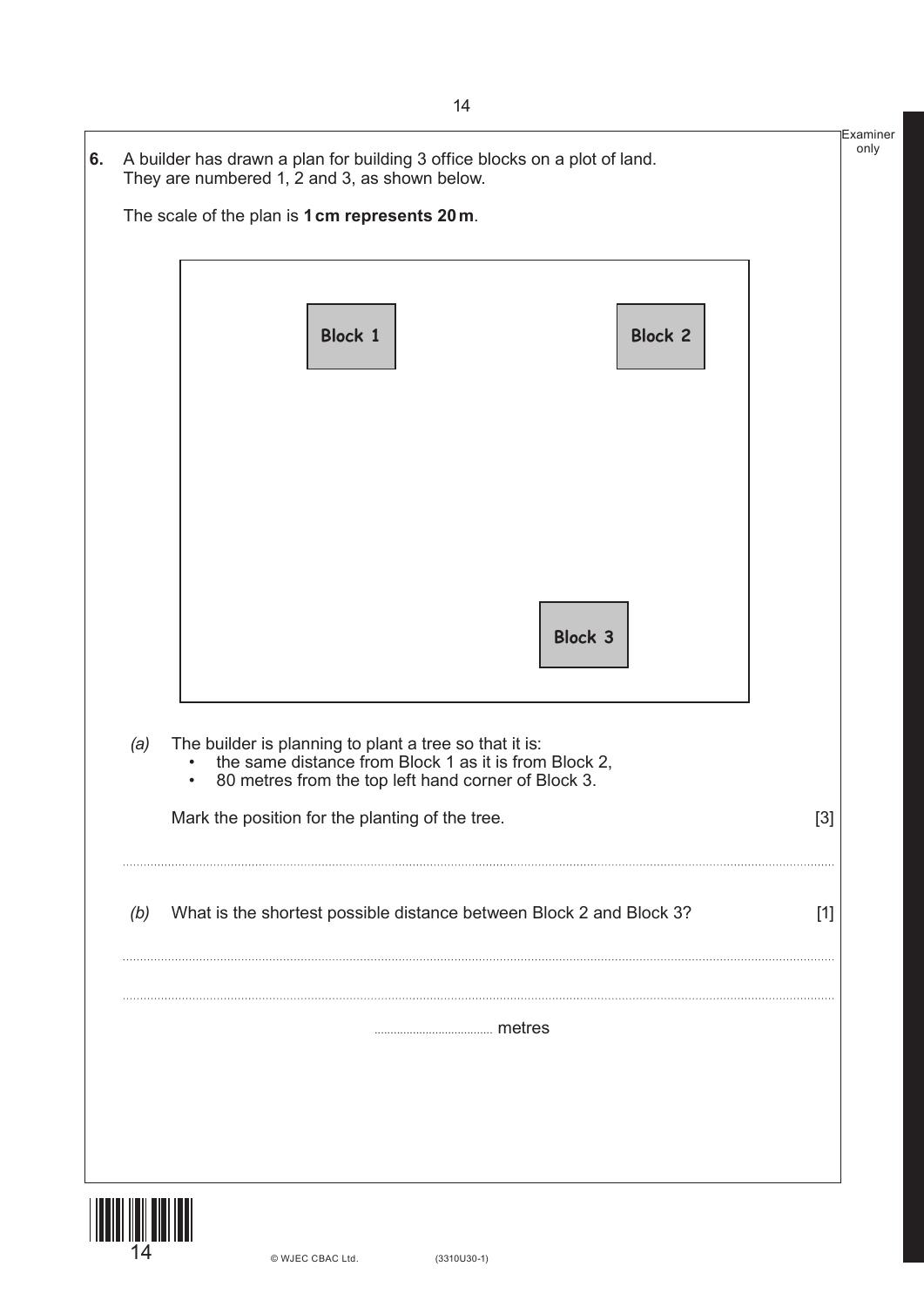| 7. |     | Sam's Garden Centre buys trees to sell.                                                | Examiner<br>only |
|----|-----|----------------------------------------------------------------------------------------|------------------|
|    | (a) | Sam bought 200 trees.                                                                  |                  |
|    |     | Each tree cost Sam £25.                                                                |                  |
|    |     | 22% of the trees were not sold.<br>Sam sold all the other trees for £40 each.          |                  |
|    |     | How much profit did Sam make?                                                          |                  |
|    |     | You must show all your working.<br>[5]                                                 |                  |
|    |     |                                                                                        |                  |
|    |     |                                                                                        |                  |
|    |     |                                                                                        |                  |
|    |     |                                                                                        |                  |
|    |     |                                                                                        |                  |
|    |     |                                                                                        |                  |
|    |     |                                                                                        |                  |
|    |     |                                                                                        |                  |
|    |     |                                                                                        |                  |
|    |     |                                                                                        |                  |
|    | (b) | The trees are planted in identical pots. They each have a uniform cross-section in the |                  |
|    |     | shape of a regular hexagon.                                                            |                  |
|    |     | Show that these pots will tessellate.<br>$[1]$                                         |                  |
|    |     |                                                                                        |                  |
|    |     |                                                                                        |                  |
|    |     |                                                                                        |                  |
|    |     | $120^\circ$                                                                            |                  |
|    |     |                                                                                        |                  |
|    |     |                                                                                        |                  |
|    |     |                                                                                        |                  |
|    |     |                                                                                        |                  |
|    |     |                                                                                        |                  |
|    | 15  | Turn over.<br>$(3310U30-1)$<br>© WJEC CBAC Ltd.                                        |                  |

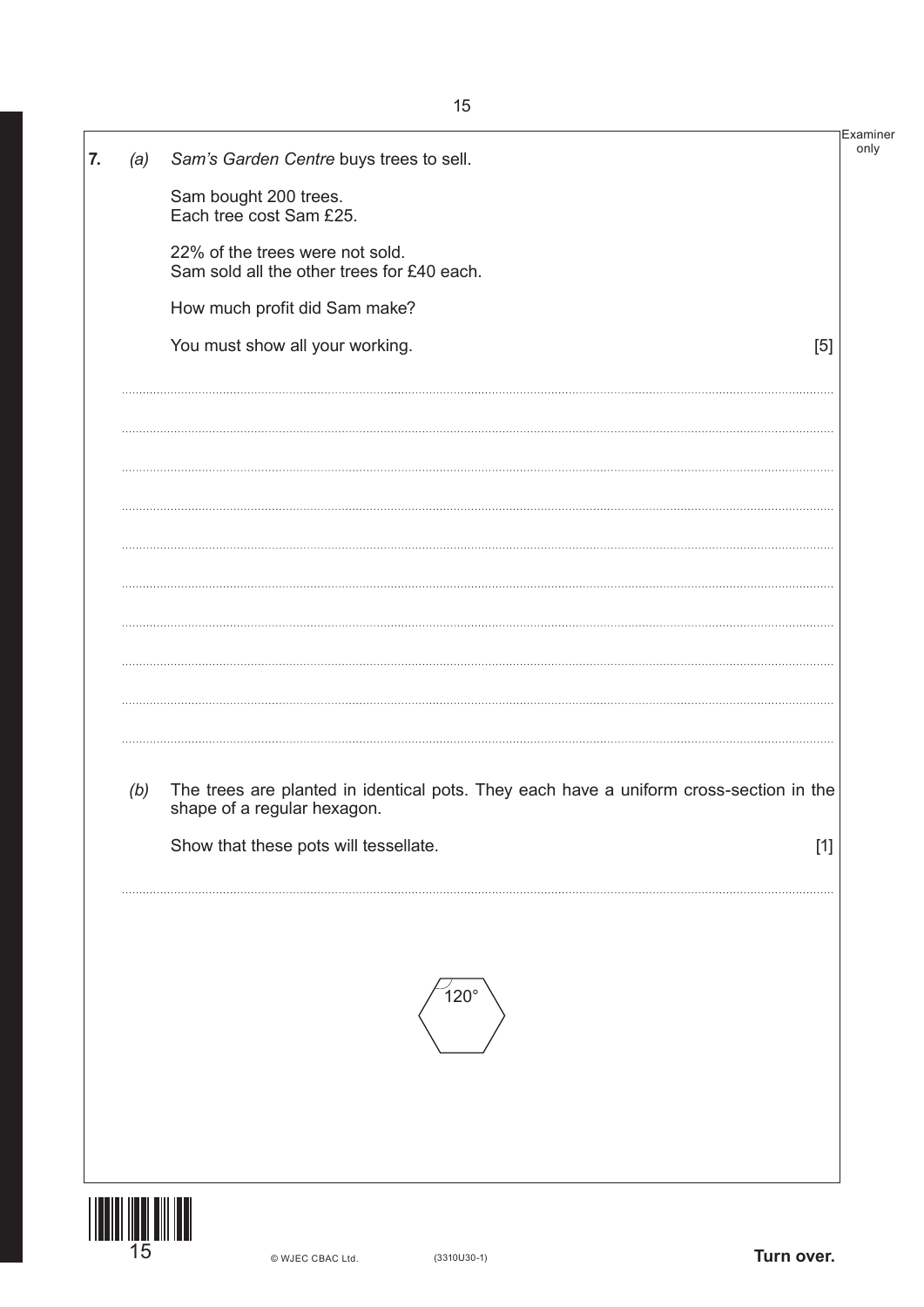Examiner only **8.** A helicopter pilot is planning a route from Milford Haven to Ruabon and then on to Swansea. *(a)* To plan the flights, the pilot needs to find the bearings from a map. **N Caernarfon** Ruabon Ebbw Vale Swansea iord Haven **N N N N** (i) Find the bearing of Ruabon from Milford Haven. [1] (ii) Find the bearing of Swansea from Ruabon. [1]

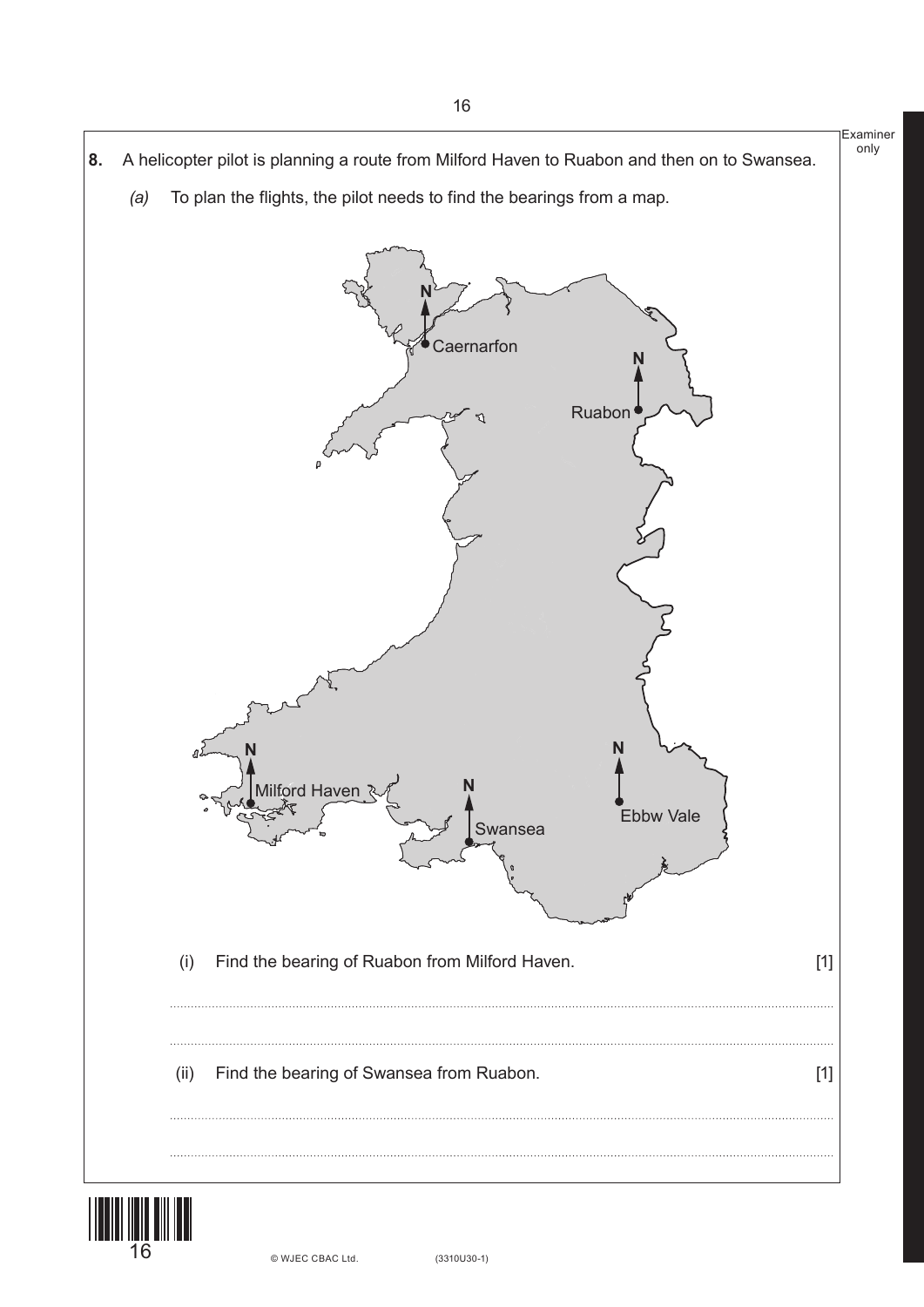|      | Journey                                                       | Average speed                                                   | Time                                                                              |       |
|------|---------------------------------------------------------------|-----------------------------------------------------------------|-----------------------------------------------------------------------------------|-------|
|      | Milford Haven to Ruabon                                       | 90 mph                                                          | 1 hour 20 minutes                                                                 |       |
|      | Ruabon to Swansea                                             | 80 mph                                                          | 1 hour 15 minutes                                                                 |       |
| (i)  | Give your answer in miles.<br>You must show all your working. | Calculate the total distance of the flight.                     |                                                                                   | $[4]$ |
|      |                                                               |                                                                 |                                                                                   |       |
|      |                                                               |                                                                 |                                                                                   |       |
| (ii) |                                                               | On average, the helicopter uses 0.4 gallons of fuel per minute. |                                                                                   |       |
|      |                                                               | Remember: 1 gallon = $4.55$ litres                              |                                                                                   |       |
|      | You must show all your working.                               | expected to use for the flight planned in $(b)(i)$ .            | Use this information to calculate how many litres of fuel the helicopter would be | [5]   |
|      |                                                               |                                                                 |                                                                                   |       |
|      |                                                               |                                                                 |                                                                                   |       |
|      |                                                               |                                                                 |                                                                                   |       |
|      |                                                               |                                                                 |                                                                                   |       |
|      |                                                               |                                                                 |                                                                                   |       |
|      |                                                               |                                                                 |                                                                                   |       |



**17**  $\bullet$  WJEC CBAC Ltd. (3310U30-1) **Turn over.**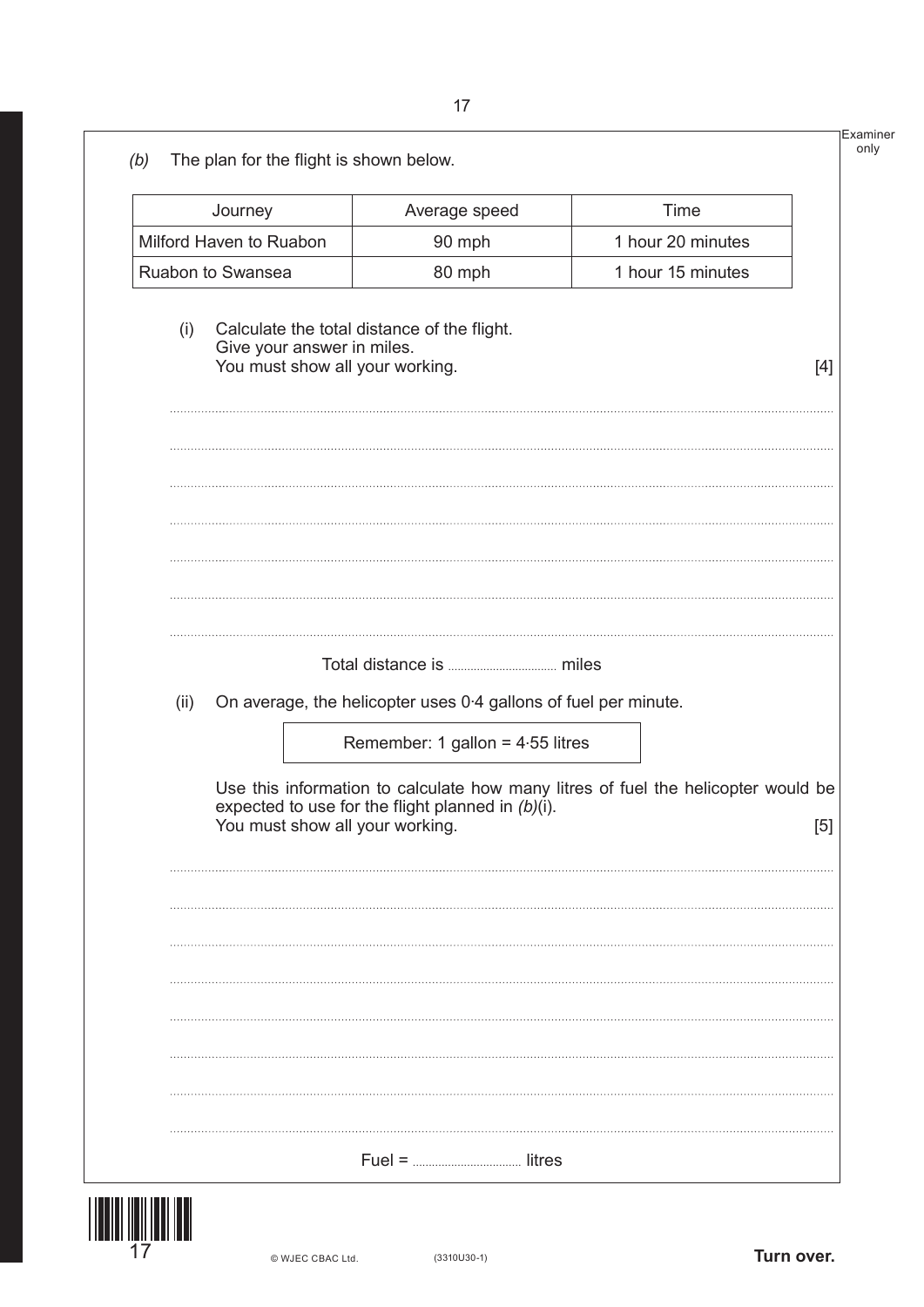| 9. |     | You are given that: | 1 gigalitre = $1000000 \text{ m}^3$<br>1 megalitre = $1$ million litres |                                          |                                                                                                                           |                                                                                            |                                                                                    |       |
|----|-----|---------------------|-------------------------------------------------------------------------|------------------------------------------|---------------------------------------------------------------------------------------------------------------------------|--------------------------------------------------------------------------------------------|------------------------------------------------------------------------------------|-------|
|    |     |                     |                                                                         | Lake Vyrnwy is a reservoir in mid Wales. |                                                                                                                           |                                                                                            |                                                                                    |       |
|    | (a) |                     |                                                                         | of water per day from the dam.           | Lake Vyrnwy can release between 25 and 45 megalitres                                                                      |                                                                                            | <b>TITTITUIL</b> TUNNE                                                             |       |
|    |     |                     |                                                                         |                                          | The lake also supplies water through underground pipes<br>to another reservoir at a rate of $230000 \text{ m}^3$ per day. |                                                                                            |                                                                                    |       |
|    |     | (i)                 |                                                                         | Circle your answer.                      | How many litres are there in 25 megalitres?                                                                               |                                                                                            |                                                                                    | $[1]$ |
|    |     |                     |                                                                         |                                          |                                                                                                                           | $25 \times 10^8$ $25 \times 10^{-6}$ $25 \times 10^7$ $2.5 \times 10^6$ $2.5 \times 10^7$  |                                                                                    |       |
|    |     |                     |                                                                         |                                          |                                                                                                                           |                                                                                            |                                                                                    |       |
|    |     |                     |                                                                         |                                          |                                                                                                                           |                                                                                            |                                                                                    |       |
|    |     | (ii)                | pipes per hour?                                                         | Circle your answer.                      |                                                                                                                           |                                                                                            | Which is the best estimate for the volume of water passing through the underground | $[1]$ |
|    |     |                     | 8500 $m3$                                                               |                                          |                                                                                                                           | $9600 \,\mathrm{m}^3$ $10040 \,\mathrm{m}^3$ $10400 \,\mathrm{m}^3$ $11000 \,\mathrm{m}^3$ |                                                                                    |       |
|    |     |                     |                                                                         |                                          |                                                                                                                           |                                                                                            |                                                                                    |       |
|    |     |                     |                                                                         |                                          |                                                                                                                           |                                                                                            |                                                                                    |       |
|    |     |                     |                                                                         |                                          |                                                                                                                           |                                                                                            |                                                                                    |       |
|    |     |                     |                                                                         |                                          |                                                                                                                           |                                                                                            |                                                                                    |       |
|    |     |                     |                                                                         |                                          |                                                                                                                           |                                                                                            |                                                                                    |       |
|    |     |                     |                                                                         |                                          |                                                                                                                           |                                                                                            |                                                                                    |       |
|    |     |                     |                                                                         |                                          |                                                                                                                           |                                                                                            |                                                                                    |       |
|    |     |                     |                                                                         |                                          |                                                                                                                           |                                                                                            |                                                                                    |       |
|    |     |                     |                                                                         |                                          |                                                                                                                           |                                                                                            |                                                                                    |       |

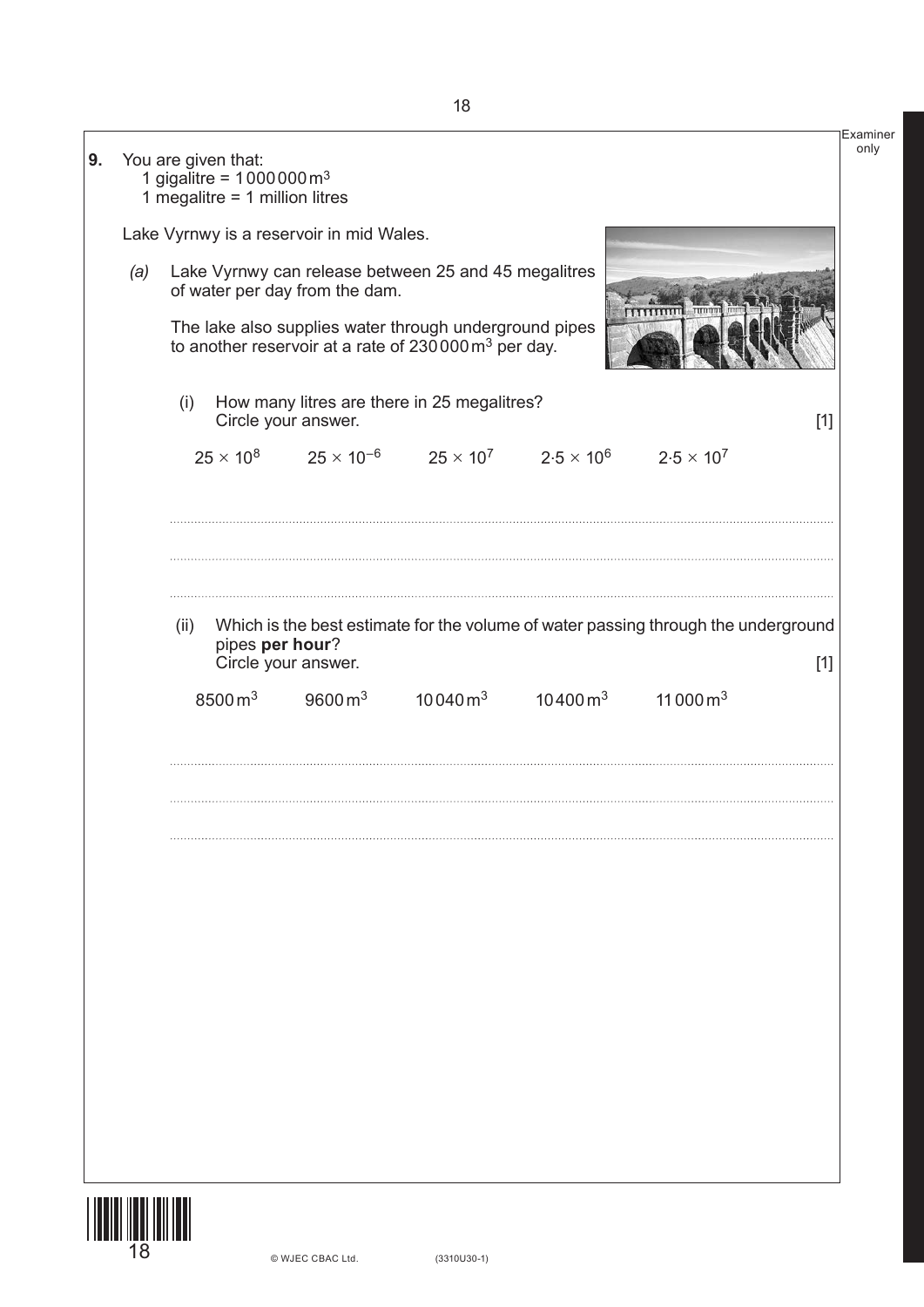| (b) | Lake Vyrnwy has a surface area of approximately 4540000 m <sup>2</sup> .<br>Lake Vyrnwy contains 59.7 gigalitres of water. | Examiner |
|-----|----------------------------------------------------------------------------------------------------------------------------|----------|
|     | Calculate an estimate of the average depth of the lake.<br>Give your answer in metres.                                     |          |
|     |                                                                                                                            | $[3]$    |
|     |                                                                                                                            |          |
|     |                                                                                                                            |          |
|     |                                                                                                                            |          |
|     |                                                                                                                            |          |
|     |                                                                                                                            |          |
|     |                                                                                                                            |          |
|     |                                                                                                                            |          |
|     |                                                                                                                            |          |
|     |                                                                                                                            |          |
|     |                                                                                                                            |          |
|     |                                                                                                                            |          |
|     |                                                                                                                            |          |
|     |                                                                                                                            |          |
|     |                                                                                                                            |          |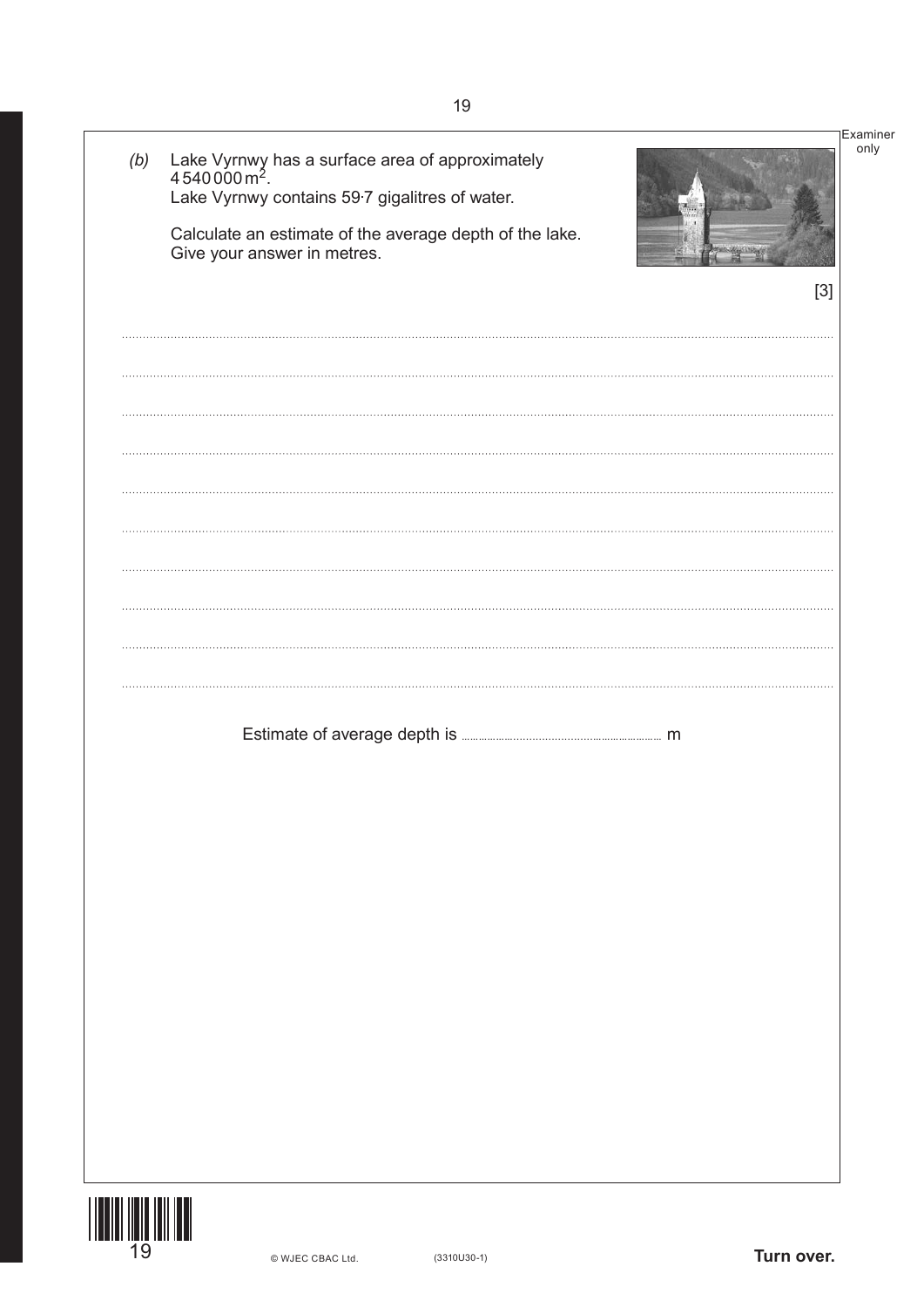

 $20$   $\circ$  WJEC CBAC Ltd.  $(3310U30-1)$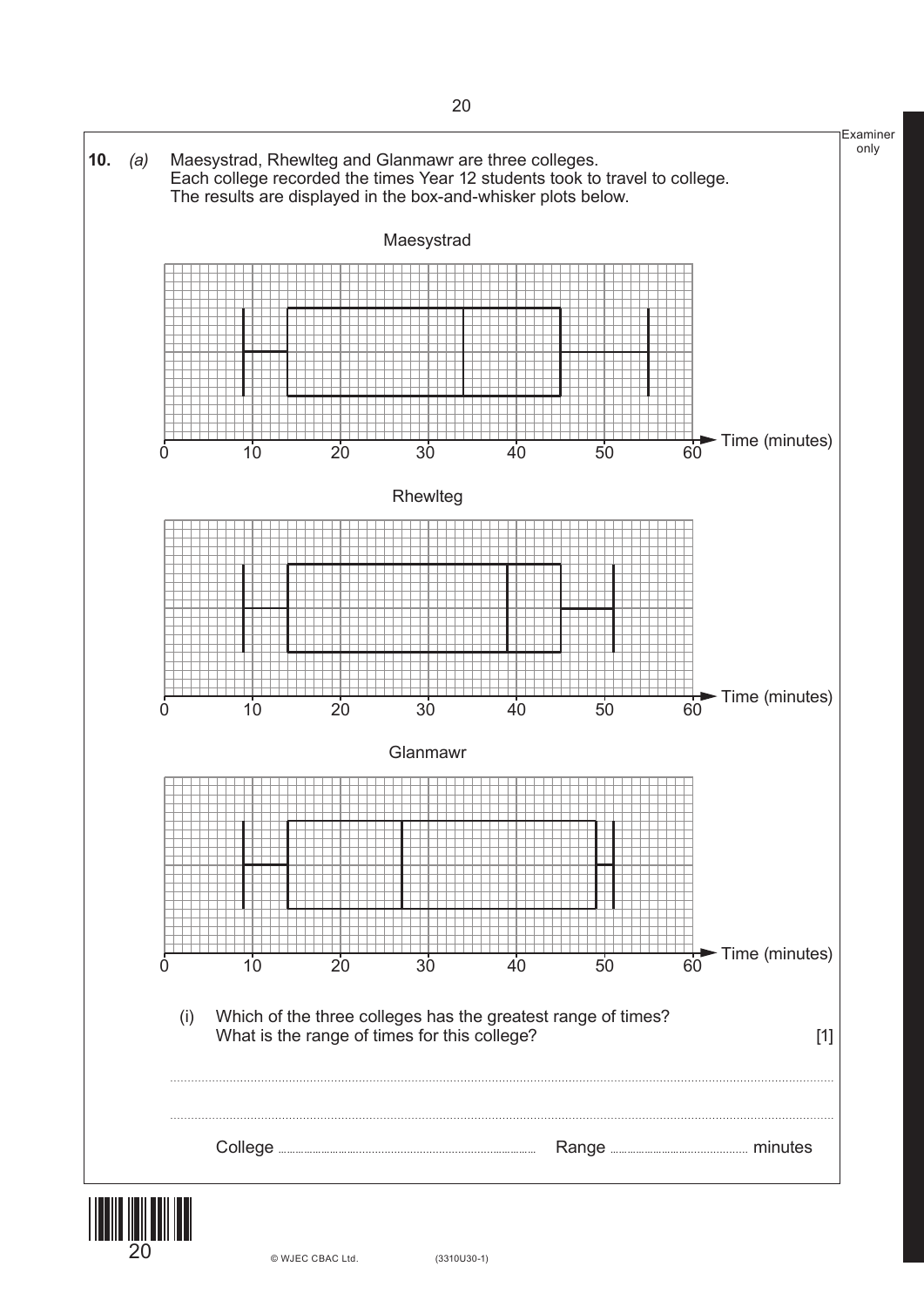|     | (ii)                                                                                                                                                                          | On average, in which college did Year 12 students have the longest travel times?<br>You must give a reason for your answer.<br>$[1]$ |                                                                                  |       |  |  |  |
|-----|-------------------------------------------------------------------------------------------------------------------------------------------------------------------------------|--------------------------------------------------------------------------------------------------------------------------------------|----------------------------------------------------------------------------------|-------|--|--|--|
|     |                                                                                                                                                                               |                                                                                                                                      |                                                                                  |       |  |  |  |
|     |                                                                                                                                                                               |                                                                                                                                      |                                                                                  |       |  |  |  |
|     | (iii)                                                                                                                                                                         | Which college has the greatest difference between the median and the lower<br>quartile?<br>What is this difference?                  |                                                                                  |       |  |  |  |
|     |                                                                                                                                                                               |                                                                                                                                      |                                                                                  |       |  |  |  |
|     | (iv)                                                                                                                                                                          | Give a reason for your answer.                                                                                                       | Which of the three colleges has the greatest number of Year 12 students?         | $[1]$ |  |  |  |
|     |                                                                                                                                                                               | Maesystrad<br>Rhewlteg                                                                                                               | Don't know<br>Glanmawr                                                           |       |  |  |  |
|     |                                                                                                                                                                               |                                                                                                                                      |                                                                                  |       |  |  |  |
|     | At another college, Wynne College, there are 240 students in Year 12.<br>The interquartile range of the times taken for these students to travel to college is<br>32 minutes. |                                                                                                                                      |                                                                                  |       |  |  |  |
|     |                                                                                                                                                                               |                                                                                                                                      |                                                                                  |       |  |  |  |
|     | (i)                                                                                                                                                                           |                                                                                                                                      | How many of these students have travel times within this interquartile range?    | $[1]$ |  |  |  |
|     |                                                                                                                                                                               |                                                                                                                                      |                                                                                  |       |  |  |  |
| (b) | (ii)                                                                                                                                                                          | to college.<br>Complete the following statement.                                                                                     | 75% of the Year 12 students at Wynne College take less than 55 minutes to travel |       |  |  |  |
|     |                                                                                                                                                                               |                                                                                                                                      | '25% of the Year 12 students at Wynne College take less than                     |       |  |  |  |

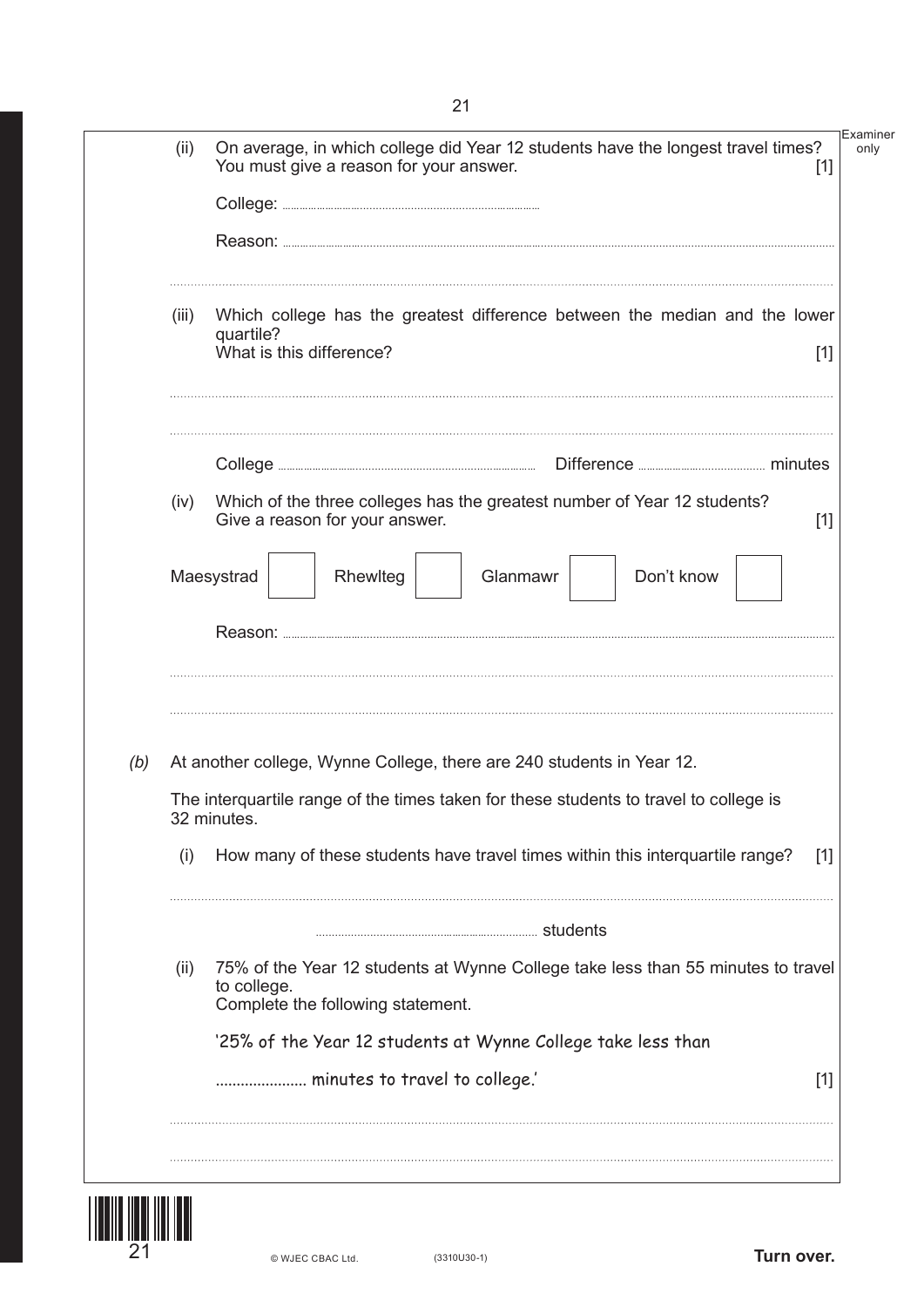|                                                                     | Country                                                          | Approximate<br>land area, km <sup>2</sup>                               |          | Approximate population                                                                                                                |  |
|---------------------------------------------------------------------|------------------------------------------------------------------|-------------------------------------------------------------------------|----------|---------------------------------------------------------------------------------------------------------------------------------------|--|
| Argentina<br>Austria<br>Canada<br>Pakistan<br><b>United Kingdom</b> |                                                                  | 2800000                                                                 |          | 40000000<br>8400000<br>34000000                                                                                                       |  |
|                                                                     |                                                                  |                                                                         | 84000    |                                                                                                                                       |  |
|                                                                     |                                                                  | 10000000                                                                |          |                                                                                                                                       |  |
|                                                                     |                                                                  | 800000                                                                  |          | 170000000                                                                                                                             |  |
|                                                                     |                                                                  | 240000                                                                  |          | 62000000                                                                                                                              |  |
| (a)<br>Argentina                                                    | Circle your answer.<br>Austria                                   | Canada                                                                  | Pakistan | Which of the 5 countries had a population density of approximately 100 people per km <sup>2</sup> ?<br>$[1]$<br><b>United Kingdom</b> |  |
| (b)<br>Argentina                                                    | Circle your answer.<br>Austria                                   | Which of these countries had the greatest population density?<br>Canada | Pakistan | $[1]$<br><b>United Kingdom</b>                                                                                                        |  |
| (c)                                                                 | population density of Canada?<br>You must show all your working. |                                                                         |          | Which of these countries had a population density that is approximately 4 times the<br>[2]                                            |  |
|                                                                     |                                                                  |                                                                         |          |                                                                                                                                       |  |



Examiner only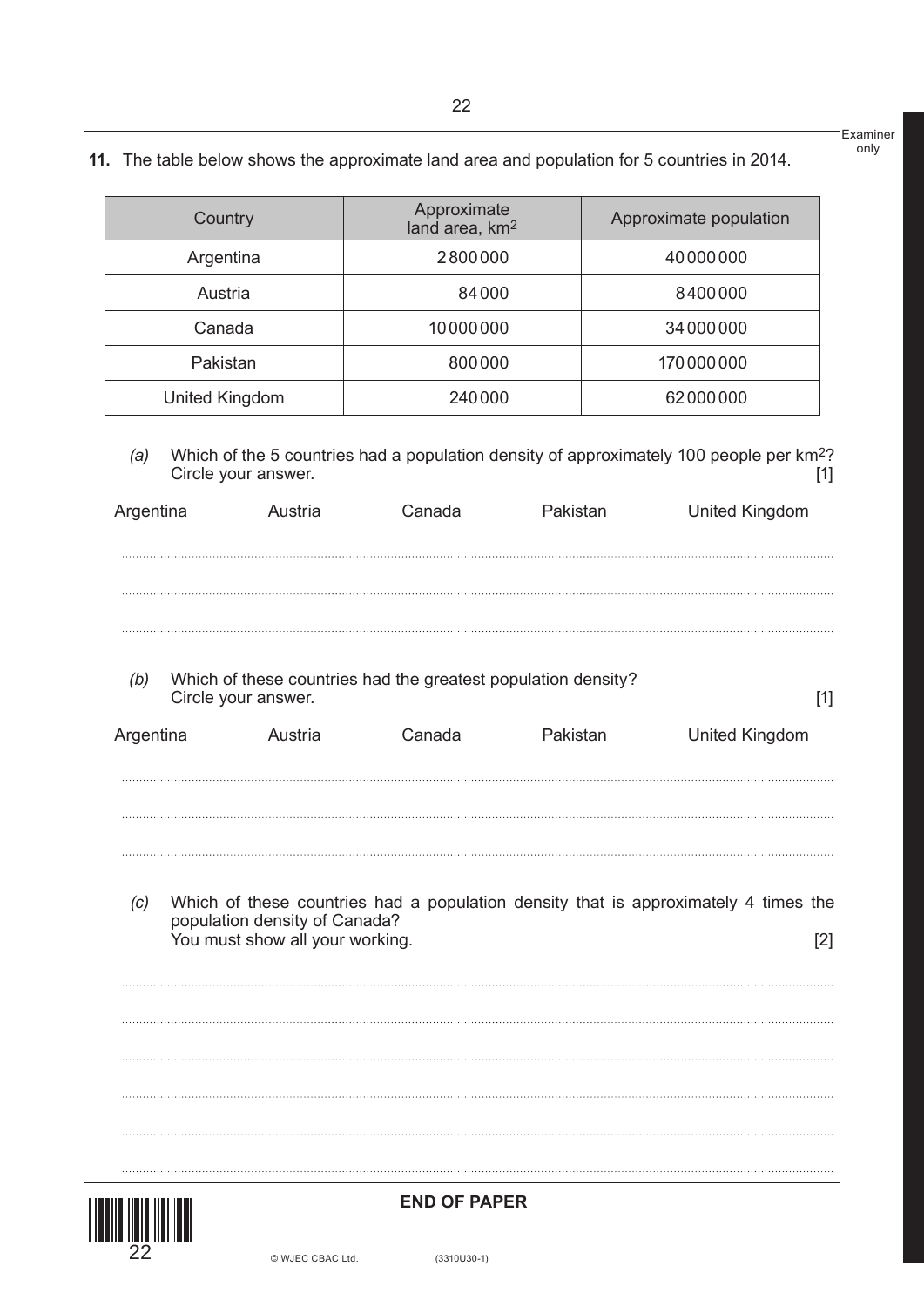# **BLANK PAGE**

23

# **PLEASE DO NOT WRITE ON THIS PAGE**